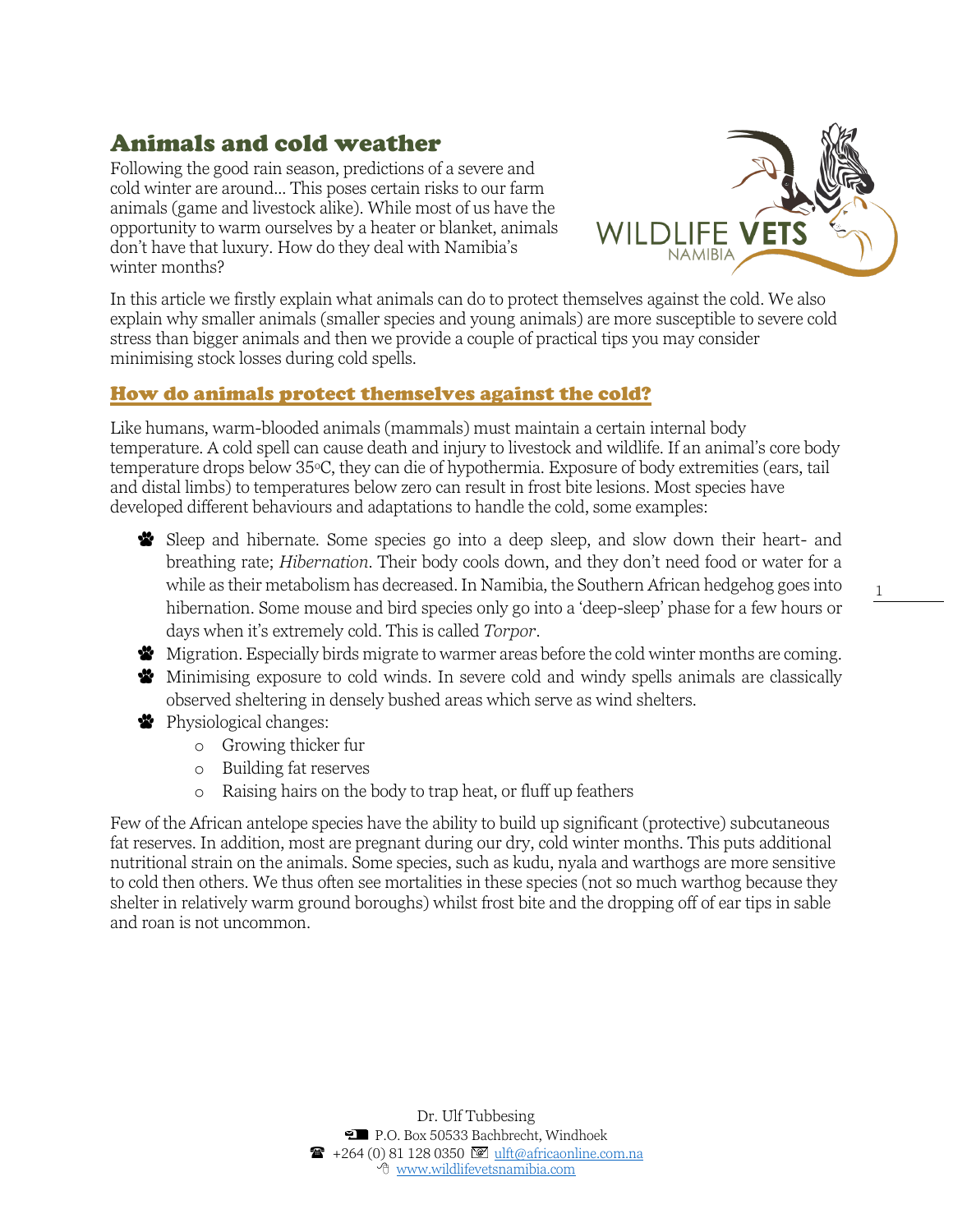

#### Why are small animals more susceptible to cold stress?

Body heat is either lost to, or gained from, the external environment via the body surface. The larger the surface area of a mammal, the greater the potential rate of heat loss or gain. Body temperature, esp. during cold spells is higher than ambient temperature, especially at night when there is no solar heat absorption. This results in a nett heat loss from the animal.

Mammals have to maintain their body temperature at a relatively constant level (depending on species between 37.5 –  $40^{\circ}$  C). In contrast to most farm animals, hardly any of the southern African game species have a protective fat layer under the skin to help insulate them from a cold environment. Any excess heat lost must be replaced by heat obtained from the breakdown of food or body tissue (fat, muscle etc) and by energy consuming muscle activity (shivering).



*Representation of the heat input, and heat output between a mammal and the environment © [Veterian Key](https://veteriankey.com/thermoregulation-2/)*

2

All bodies have a volume and a surface area. When you live in Africa, you rather have a large surface area to the volume ratio as this will help to lose heat faster. However, in Antarctica, you would want a small surface area to volume ratio, as it reduces heat loss.



*As animals grow in size, their inside (volume) gets "bigger" than their outside (surface area). The larger the animal, the smaller the surface area-to-volume ratio and so the less relative area there is to lose heat. © [Palaeoblog](http://palaeoblog.blogspot.com/2014/02/form-function-evolution-of-living.html)*



The ratio of surface area to body mass or volume (SA:V) is critical in determining thermoregulation. With increasing size, an animal's volume increases to the third power (x3) whereas surface area only increases to the second (x2). Smaller animals thus have a comparatively larger surface area through which to radiate heat than do larger animals. This determines the basic metabolic rate, which is the rate at which the body uses energy while at rest to maintain vital functions such as breathing and keeping warm.

Smaller animals have, on a per kg basis, a much higher energy consumption to fulfil their basic daily functions. As soon as there is a dietary energy deficiency (typical Namibian winter and drought situation) the mere fight for survival places a severe strain on body reserves. This is exacerbated by advanced pregnancy and/or in lactating females.

A large surface area (e.g. mouse) leads to a greater heat loss per unit mass of animal. To compensate for this higher heat loss, a mammal's metabolic rate has to be sufficiently high to maintain its body temperature at a steady value of say 38°C.

Thus, the bigger an animal, the lower its heat loss relative to its size, resulting in more modest food requirements (not in the absolute sense of the total amount of food ingested, but relative to their body size, i.e. kilogram of food per kilogram of body mass). The end result is a "relatively low running costs" for these big animals.

The average elephant weighs 220,000 times as much as the average *mouse, but requires only about 10,000 times as much energy to sustain* **264 If the bigger the animal, the more efficiently it uses energy. Metabolic** *itself. The bigger the animal, the more efficiently it uses energy. Metabolic* <sup>t)</sup> rate per unit mass vs. body mass for different species (respiration rate *per kilogram) © [CLFitzgerald](https://commons.wikimedia.org/wiki/File:Animal_metabolic_rates_per_unit_body_mass.png)*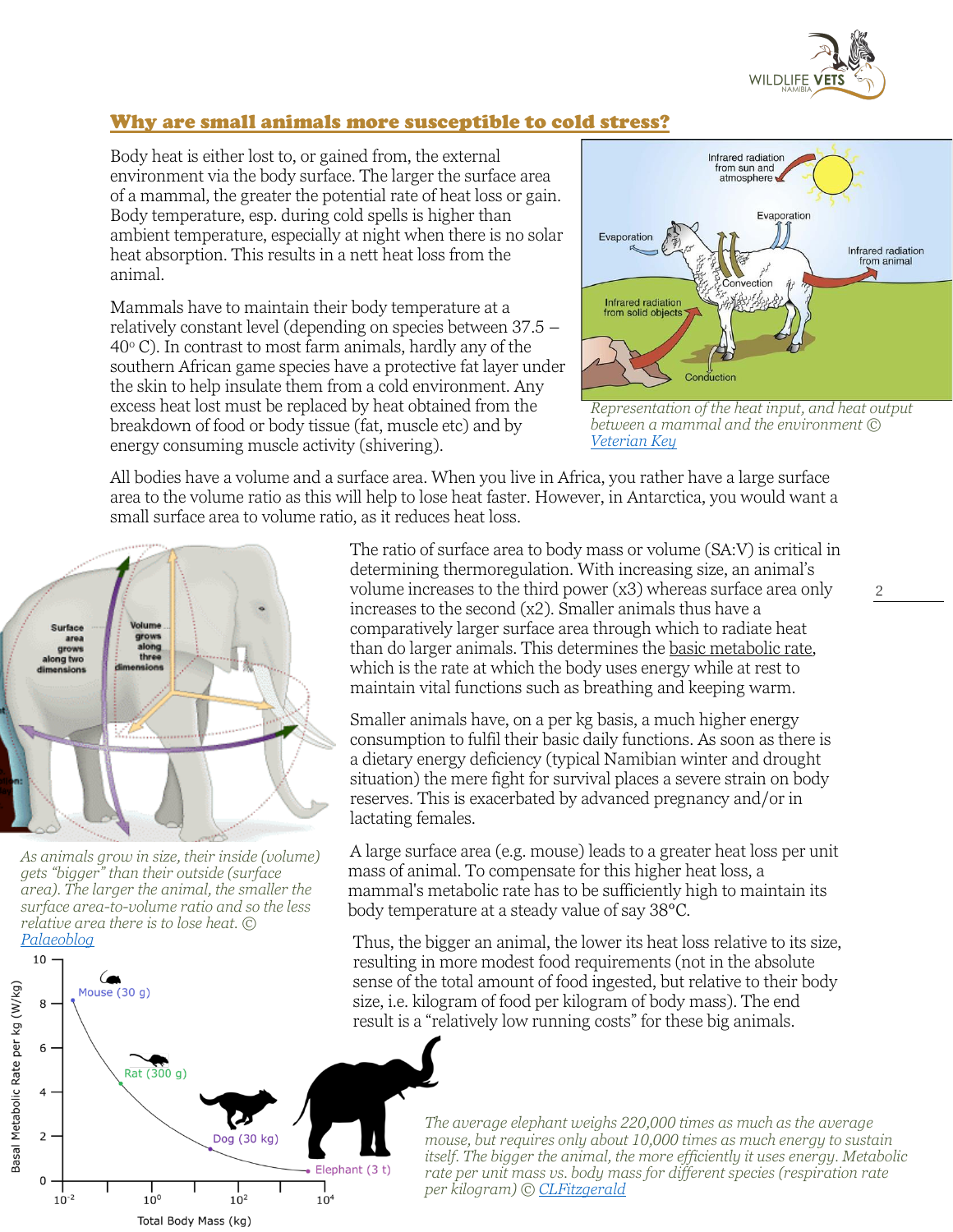

3

## What can you do to help?

Since few African wildlife species have substantial fat layers under the skin, livestock species are generally better adapted to cold weather. However, severe wind and cold can also cause significant problems for livestock. Under extreme winter conditions farmers may have to take additional precautions to protect their animals. The following are some recommendations and suggestions to protect your animals:

- **W** Maintain good body condition: Make sure animals are in good body condition before the winter. Animals in poor body condition start utilising their fat reserves as a source of energy. We all know that fat also has an important insulation function. Animals in poor condition thus not only have minimal body reserves, they also have no physical protection against the cold. Livestock in good body condition can handle winter weather and extreme conditions better than smaller or weaker animals. Cold and wet weather may result in a 100% increase in energy used to help maintain normal body temperature and function (this is especially true for pregnant and lactating animals). Failing to meet these needs may result in condition loss, stunted growth, poor milk production, weakness and death.
- **Vaccinate:** Winter conditions predispose animals to pneumonia  $-\nu$  vaccinate if possible.
- Star Good quality food: Ensure sufficient and accessible supply of good quality food to provide the animals with nutrients to maintain body temperature and survive cold temperatures. Providing this food (ideally hay/roughage) in the late afternoon will stimulate rumen microbes digest hay to provide the ruminant with nutrients while fermentation in the rumen produces (at no energy expenditure for the animal) heat to protect your animals.
- Water and boma/kraal hygiene: Animals' water consumption increases because of elevated metabolic rates necessary to maintain warmth. Make sure water is clean, free of ice, and in adequate supply. To minimise heat loss avoid keeping animals in wet, muddy kraals. Proper plumbing and maintenance should minimise water leakage. If there are muddy areas around water troughs, consider installing proper drainage and/or making use of soil/gravel filling.
- Shelter and debushing: Shelter animals from the wind. Trees, land windbreaks, other natural weather barriers and constructed shelters will assist in blocking winds. These protected areas should provide all animals enough space to lie down safely without being trampled or smothered. Bushes and trees provide cover and shelter against the elements; winds, cold, sun etc. Many game species hide their offspring for the first few days of life in dense bush. Browsers, especially the cold sensitive species such as kudu and nyala, are negatively affected by the reduced availability of browse as well as the lack of shelter.

Many farmers try to literally eradicate the much-maligned blackthorn (Swarthaak) *Acacia mellifera* – now called *Vachellia mellifera*. We would like to caution against such a radical approach since it is usually the first bush to start greening, flowering and producing pods following winter and thus providing essential food for browsers like kudu. Sparse density of leafless trees are ineffective windbreaks – avoid radical debushing! For game ranches we recommend structured debushing, in the pattern of a cheetah or zebra skin. Create open grass plains (the yellow part), interspersed with 1- 5 ha sized patches of denser bush (the black spots), where the animals can find cover from the elements and hide.



*Let nature guide you; debush according to a cheetah or zebra skin. Leave dense spots for animals to hide and seek shelter. Natural patterns look more attractive for yourself, and guests.*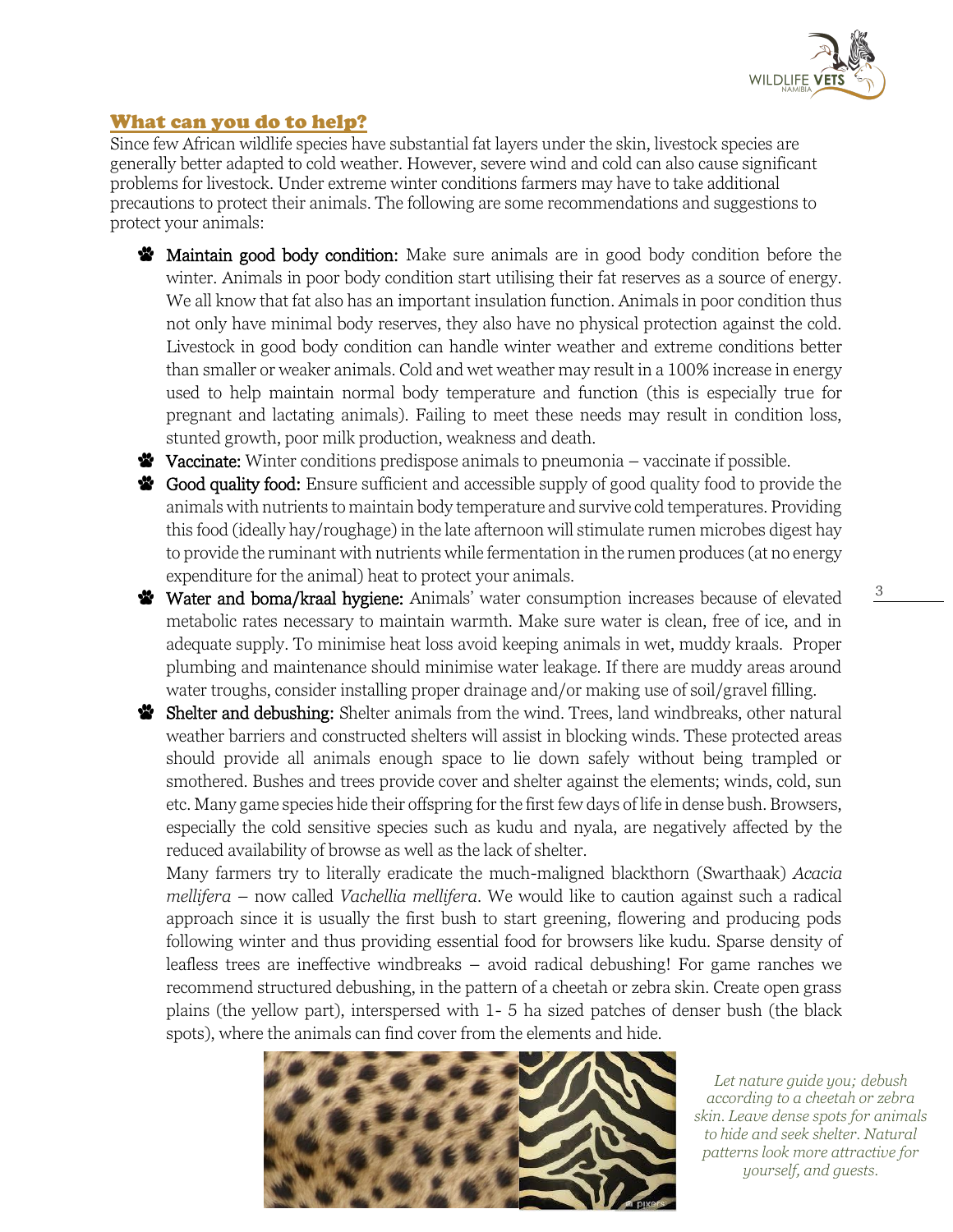

**S** Additional shelter: Avoid excessive heat loss by providing insulation. For very susceptible animals (e.g. nyala, lambs and kids etc.) consider constructing a maze-like structure from stacked hay bales and hay bedding. These are very effective BUT, esp. for wild animals, must be constructed early in the winter (close to feeding and drinking site) to allow the animals time to get used to the structure and enter it on cold nights. Such a "maze" should obviously have multiple openings to allow easy entrance and exit.



*Shelter with grass bales © [Living my dream life on the](https://livingmydreamlifeonthefarm.com/2015/01/07/dang-geese-straw-bale-housing/)  farm*

*Another type shelter with grass bales © [Dr. S. John Martin](http://www.omafra.gov.on.ca/english/livestock/sheep/facts/98-089.htm)*

*Hedge shelter © [BBC](https://www.gardenersworld.com/how-to/diy/how-to-make-a-wildlife-shelter/)  [Gardeners' World Magazine](https://www.gardenersworld.com/how-to/diy/how-to-make-a-wildlife-shelter/)*

4

- Concentratin[g animals:](https://livingmydreamlifeonthefarm.com/2015/01/07/dang-geese-straw-bale-housing/) Try concentrating animals into sheltered spaces so that proximity to other animals provides some form of shelter and heat. Take for example the penguins in the Antarctica, who huddle up against each other against the cold. This is of course more applicable to livestock and not so much for game.
- Bedding: Keep bedding as dry and clean as possible to avoid increased ammonia fumes which can irritate the respiratory lining of livestock thereby increasing susceptibility to pneumonia.
- Monitor: During extreme cold spells animals should be monitored often. Specifically monitor the young/smaller animals (e.g. Nyala) that are more at risk to cold temperatures - Care for young animals first, since they have lower body energy stores and are more vulnerable than larger animals.
- Buy animals from areas similar to yours: When buying game, especially exotic species best adapted to sub tropic or tropic regions (nyala, lechwe, bushbuck etc.), ideally source these from game ranches where they have been exposed to cold temperatures for a few generations (e.g. nyala sourced from the Freestate area vs. those sourced from Natal adapt far better). In the case of translocations within Namibia, game from traditionally cold areas animals from the Nina/Seeis area will do better when taken to say Tsumeb than the other way round. This gives some guarantee of the animals being more cold-adapted thus hopefully reducing your losses in a harsh winter.



*The tips of these sable ears have frozen off. Under normal circumstances, blood carries oxygen to keep all tissues healthy. If an animal's body temperature starts to drop, blood vessels constrict*→ *the blood is kept close to the vital organs. This means the extremities (such as the ears) get less blood. This lack of blood and oxygen damages the tissue cells in the extremities, and ice crystals start to form. Blood cloths may start to occur, leading to further damage of the tissues. If this condition lasts long enough, the tissue dies off. This is what we know as frostbite. © M. Bijsterbosch*

Dr. Ulf Tubbesing P.O. Box 50533 Bachbrecht, Windhoek +264 (0) 81 128 0350 @ ulft@africaonline.com.na  $\overline{\textcircled{f}}$  [www.wildlifevetsnamibia.com](http://www.wildlifevetsnamibia.com/)